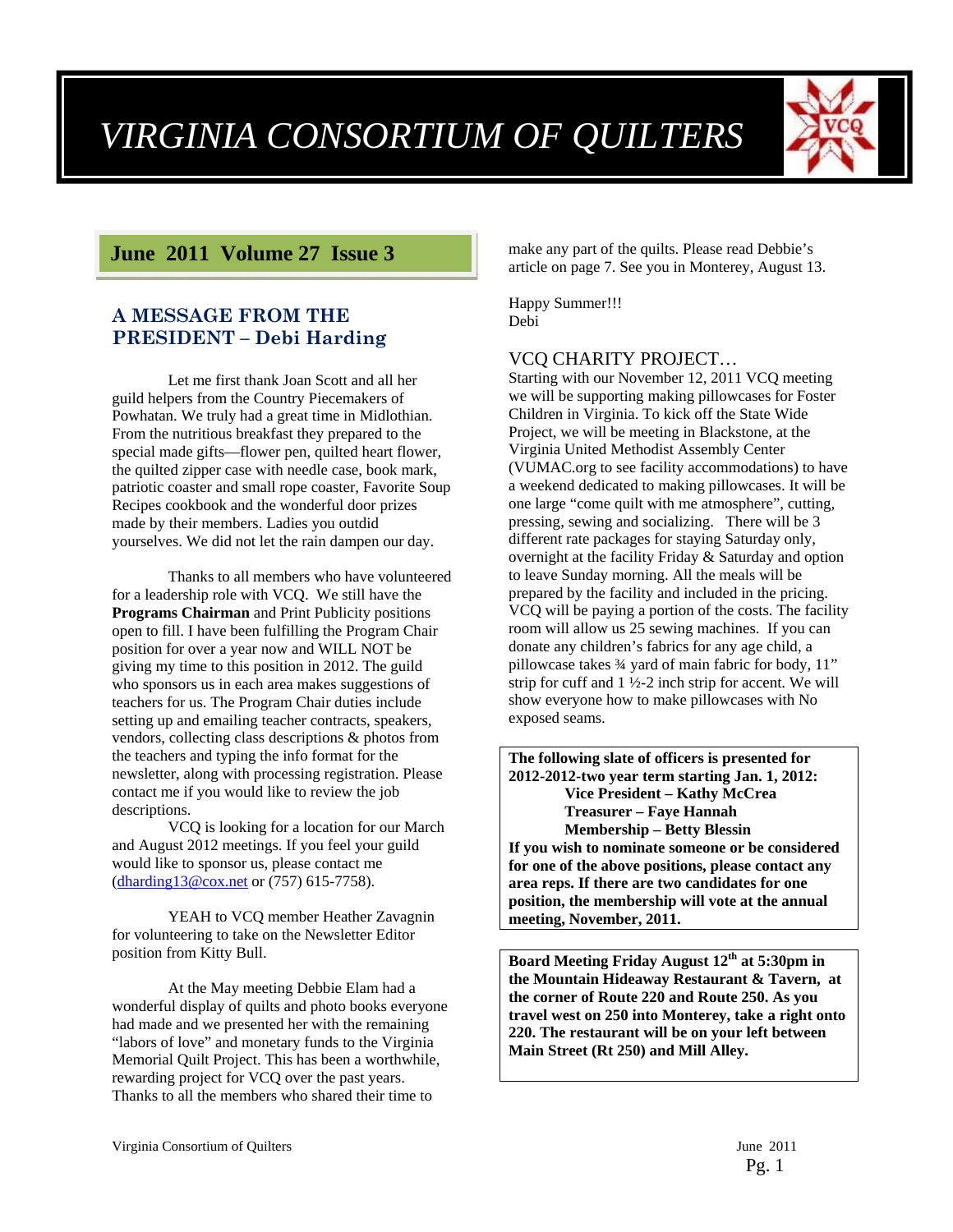*MEET YOUR BOARD OF DIRECTORS President*  **Debi Harding** 757-615-7758 debi.harding@wellsfargo.com *Vice President*  **Kathy McCrea**  kathy.mccrea@cox.net *Secretary*  **Susan Price** 703-569-7421 sueprice@cox.net *Treasurer*  **Faye Hannah**  quilterfaye@cox.net *Membership*  **Dianne Reasons** 540-942-5948 dreasons@ntelos.net *Historian*  **Joan McGowan** 703-323-6048 joquilter@aol.com *Programs -* **Open Position**  *Facilities* 

**Deborah Wright**  kinderbooks@yahoo.com *Newsletter* 

**Heather Zavagnin queennefri@aol.com**

*Print Publicity -* **Open Position** 

*Webmistress*  **Mary Grogan**  webmistress@vcq.org

*Celebration 2012 -* **Susan Virden sjsjv@yahoo.com**

*Documentation*  **Kitty Bull** 804-748-8504 krabul@comcast.net



#### **Area Representatives**

*One - Northern VA*  **Joan McGowan** 703-323-6048 joquilter@aol.com

*Two – Northern Shenandoah Valley* **Norma Harris** 540-942-1696 samandnorma@ntelos.net

*Three – Roanoke/Southern Shenandoah Valley*  **Marnie Brush** marnie@brushsml.com

*Four - Charlottesville-Lynchburg, Culpeper.*  **Deb Schupp debschupp@mindspring.com**

*Five - Richmond*  **Karen Dumont** 804-233-7750 kmdumont@comcast.net

*Six - Fredericksburg*  **Marty Moon** 540-825-4740 etwmwm@aol.com

*Seven - Southwest*  **Betty Blessin bblessin@triad.rr.com**

*Eight - Tidewater –Peninsula*  **Bonnie Timm** 757-483-4909

*Nine - Tidewater –Southside*  **Debi Harding** 757-615-7758 debi.harding@wellsfargo.com

# **Advertising for Newsletter & Roster**

-------------------------------

|                                                      | Newsletter | Roster  |  |
|------------------------------------------------------|------------|---------|--|
| <b>Business Card</b>                                 | \$10.00    | \$20.00 |  |
| $\frac{1}{4}$ Page                                   | 15.00      | 30.00   |  |
| $\frac{1}{2}$ Page                                   | 30.00      | 60.00   |  |
| <b>Full Page</b>                                     | 50.00      | 100.00  |  |
| <b>Inside Back Page</b>                              |            | 125.00  |  |
| Classified Ad (50 word max – Newsletter only) \$5.00 |            |         |  |
| - available ONLY to VCQ Members                      |            |         |  |
|                                                      |            |         |  |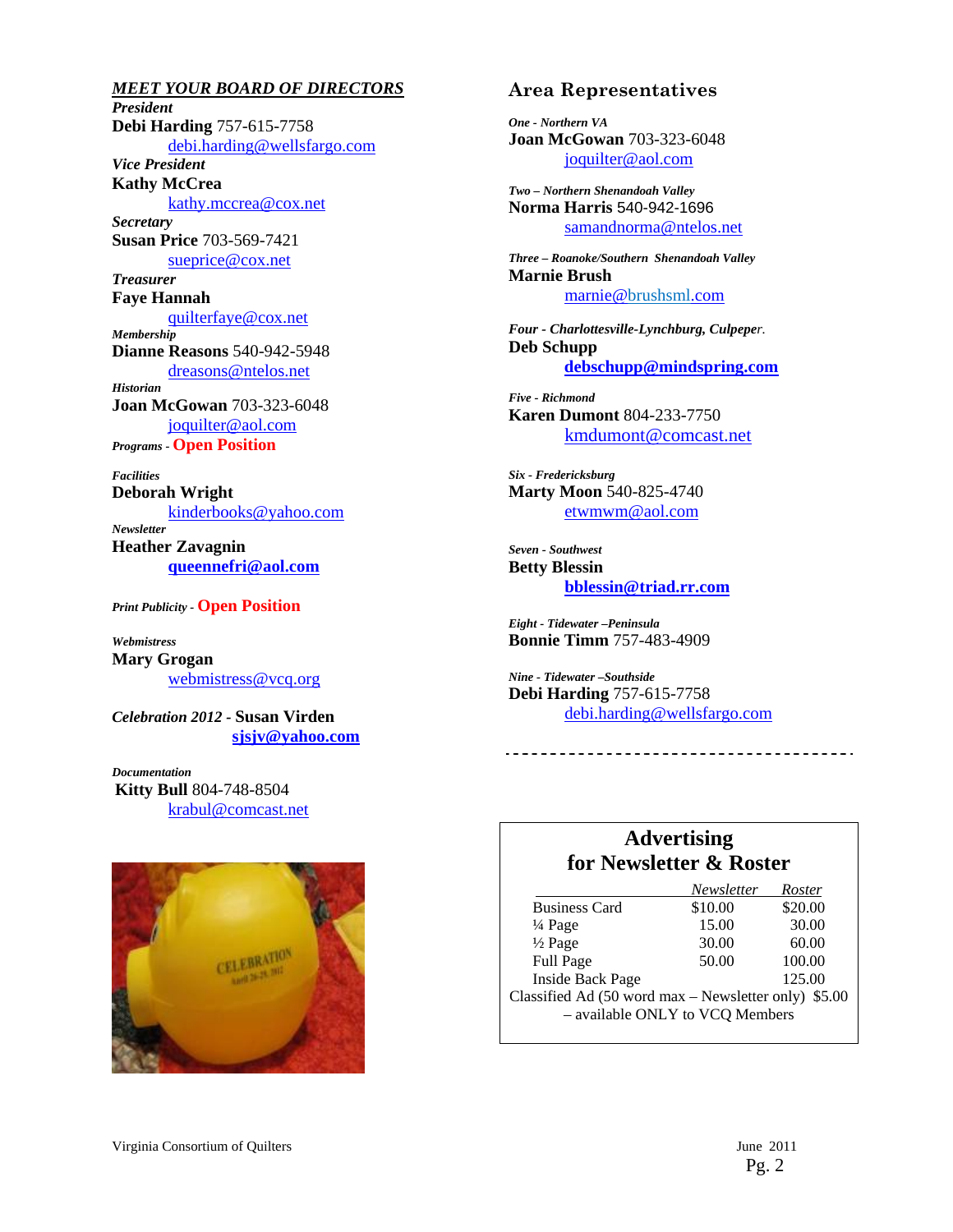#### **VCQ General Meeting 5/14/11 Richmond, VA (Midlothian)**

The meeting was called to order at 12:55 PM by Debi Harding, President. Debi thanked the Country Piecemakers Quilt Guild of Powhatan for hosting us in Midlothian, VA. The minutes of the March meeting were approved as printed in the newsletter. The treasurer's report was reviewed and discussed. It was noted that Celebration is a separate 2 year budget. The miscellaneous expense in April included the 1856 Society one-time donation to the Virginia Quilt Museum. The Vi Graves Scholarship fund has a \$500 balance. Expenses are greater than income, but that is how we typically operate. Costs for meeting facilities, teachers, and lunches have risen while fees have remained constant, until the increase approved last year. Since we have a total of \$32,500 in the checking and money market accounts, it is not a problem. There was a question about the switch from Quicken to Quick Books. This was done because the new treasurer was more familiar with Quick Books and it was available at a lower cost to non-profits. The treasurer's report was approved by the membership. Attendance today is 72, with 3 classes and Come Quilt with Me. Two classes were cancelled due to low enrollment. Our August meeting will be in Monterey; attendees need to secure their own lodging for this meeting as there are no hotels large enough to accommodate everyone. Our November meeting will be held at Blackstone Retreat Center near Richmond, where we will be working on our new charity project, pillow cases for foster kids. We still need host groups for 2 meetings in 2012 – March and August. If your local guild is able to host, please let us know. Celebration will be held at the end of April at Smith Mountain Lake 4-H Center and November will be in Martinsville. Our membership is currently at 268. We have several new members with us today. Please keep

your membership current; the rosters distributed in March list the expiration date of your membership. The application to renew or join is available on the website as well as in each newsletter. We are in need of a volunteer to handle Print Publicity; part of this job would include updating guild information. See any member of the board if you are interested.

Susan Virden and the Celebration committee reported on their progress toward planning our retreat for 2012 to be held at Smith Mountain Lake. Attendees at the March meeting got piggy banks to start saving; at this meeting reminder magnets were on the lunch tables. On August 1, the brochure will be available on the website; however registration will not begin until the August meeting. When submitting registration forms, be sure that all roommates have listed the same people on their forms. There will be 3 people to a room. The quilt challenge for this Celebration will be in support of the Alzheimer's Art Quilt Initiative. There is information in the last newsletter and on the web site about this challenge. The Vi Graves Scholarship provides financial support to attend Celebration; applications will be online. Donations to the fund are usually made in memory or honor of someone.

To conclude our work on the Virginia Memorial Quilt Project, 15 finished quilts were presented to Debbie Elam of the VMQP. These quilts are given to Virginia families who have lost family members to the wars in Iraq and Afghanistan. In addition, a check for \$150 was presented; this is the remainder of the money raised for the backing and batting for the quilts. Debi read the thank-you note received from the Virginia Quilt Museum for the 1856 Society donation. This was a one-time donation of \$1,856 in support of maintaining the quilt museum building. Other announcements included the need for a Newsletter Editor and Programs chair person; both are appointed positions. Kitty has a draft of the June newsletter started and will help a new person with the next 2 issues. A lot of the work for these jobs can be done electronically. In November at the annual meeting we have 3 board positions up for election – treasurer, Vice President, and membership. Talk to a member of the board if you are interested in any of these positions. Our August meeting is in Monterey. Due to the size of our workshop facility, enrollment will be limited to about 100. Book your lodging now; there is a link on the VCQ site to the Highland County Chamber of Commerce where lodging information is available. The meeting was adjourned at 1:23 PM.

Respectfully submitted, Susan Price, Secretary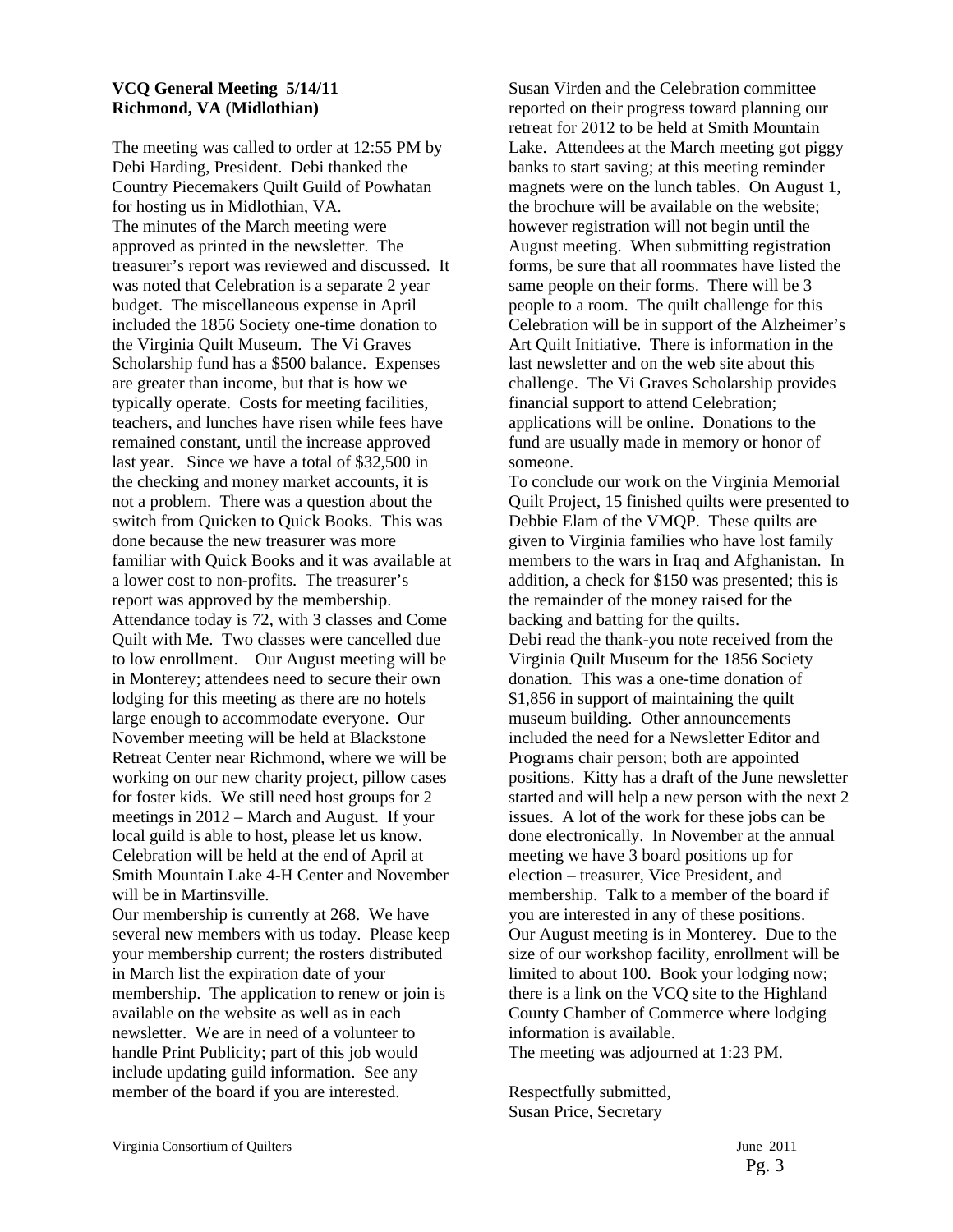**The current newsletter and past newsletters can be viewed and downloaded from the VCQ website at www.vcq.org**

 **Please contact Kitty Bull, krabul@comcast.net or (804)748-8504, or Mary Grogan at webmistress@vcq.org if you are having trouble downloading a copy from the website or if you wish to receive a paper copy of the newsletter thru the US Postal Service.** 

 **If your current physical and/or email address needs to be updated, please fill out the application for membership form at the back of the newsletter or download from the website and send to Dianne Reasons, the Membership Chairperson.** 

**The Madison County Quilters' Guild** is proud to present its biennial **Quilted Treasures Quilt Show on September 24th and 25th, 2011.** 

The show will be held at the **Madison County High School, located on Route 29, Madison, VA.** Show hours will be 11:00 a.m. to 5:00 p.m. on both days. There will be live music, a silent auction, local vendors, and a guild-made raffle quilt. Price of admission is \$5.00, with proceeds from this event benefitting the Madison Emergency Services Association and the Madison Free Clinic.

For more information, go to www.madisonquilters.org or e-mail QuiltShow@MadisonQuilters.org. You can also follow any new developments on Facebook on our event page. So come on out, and enjoy some of the best quilting talent of Madison County!

# **Calendar of Events**

**Thru May 2012 "Material Witnesses - Quilts and Their Makers" Abby Aldrich Rockefeller Folk Art Museum, Francis & S. Henry Sts, Williamsburg, VA (757)220-7724** 

**Now thru Sept 3rd "Articles of Merit Not Listed" by Carolyn Lynch. Current exhibit at the Virginia Quilt Museum, Harrisonburg, VA www.vaquiltmuseum.org**

**Sept 16th thru Sept 17th** The Quilts of **River Country** Show – Gloucester, VA 804-694-5675 or 804-693-6216 www.visitgloucesterva.org

**September 24th and 25th Quilted Treasures Quilt Show 2011 Madison Co, VA** www.madisonquilters.org

The following are the **Deadline Dates** for item submissions **to the newsletter staff**:

Material can be sent electronically (preferred) to queennefri@aol.com OR mailed to: Heather Zavagnin, 87 White Oak Landing Rd, King William, VA 23086:

**Sept 23<sup>rd</sup> 2011** for the November  $12<sup>th</sup>$ Blackstone meeting

**Jan 9th 2012** for the VCQ Board Retreat agenda items **April**  $26^{th} - 29^{th}$  Celebration 2012-Smith Mountain Lake

**Jun 27<sup>th</sup> 2012** for the August  $11<sup>th</sup>$  meeting-Site TBD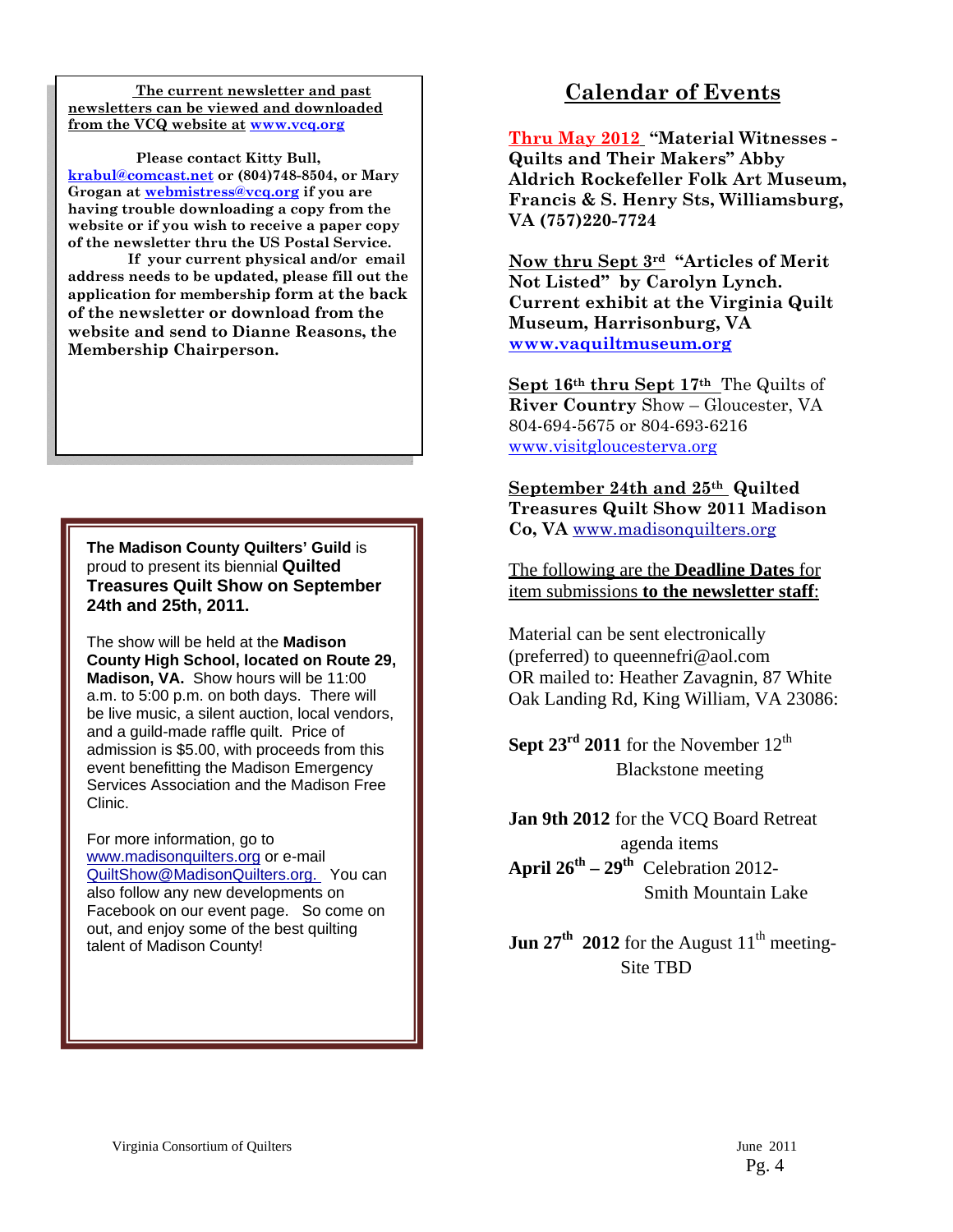# CELEBRATION 2012 NEWS…..

# *That is right! It is time to reserve your space for Celebration 2012 already!*

**The brochure with the Celebration 2012 information will be posted on the VCQ web site on August 1. This will allow you to see the available classes and make your decisions prior to the August meeting in Monterey. For those of you who do not have internet access, you may find it by (1) visiting a friend, (2) going to the library, or (3) going to Kinko's. All you have to do is go to vcq.org, click on Celebration 2012 and the brochure will be there. You can print out the entire brochure or just the pages you are interested in. Registration forms will be available at the Monterey meeting and will be posted on the web page on the following Monday. There will be no registration forms available before August 13. Do not forget your deposit of \$50 is due and payment of any Block Lottos you purchase.**

# **ET'S MAKE HISTO**

CELEBRATION 2012

Celebration Challenge…

Please visit our website, www.vcq.org for information on the Celebration 2012 Quilt Challenge. We will join with the **Alzheimer's Art Quilt Initiative** to fight Alzheimer's.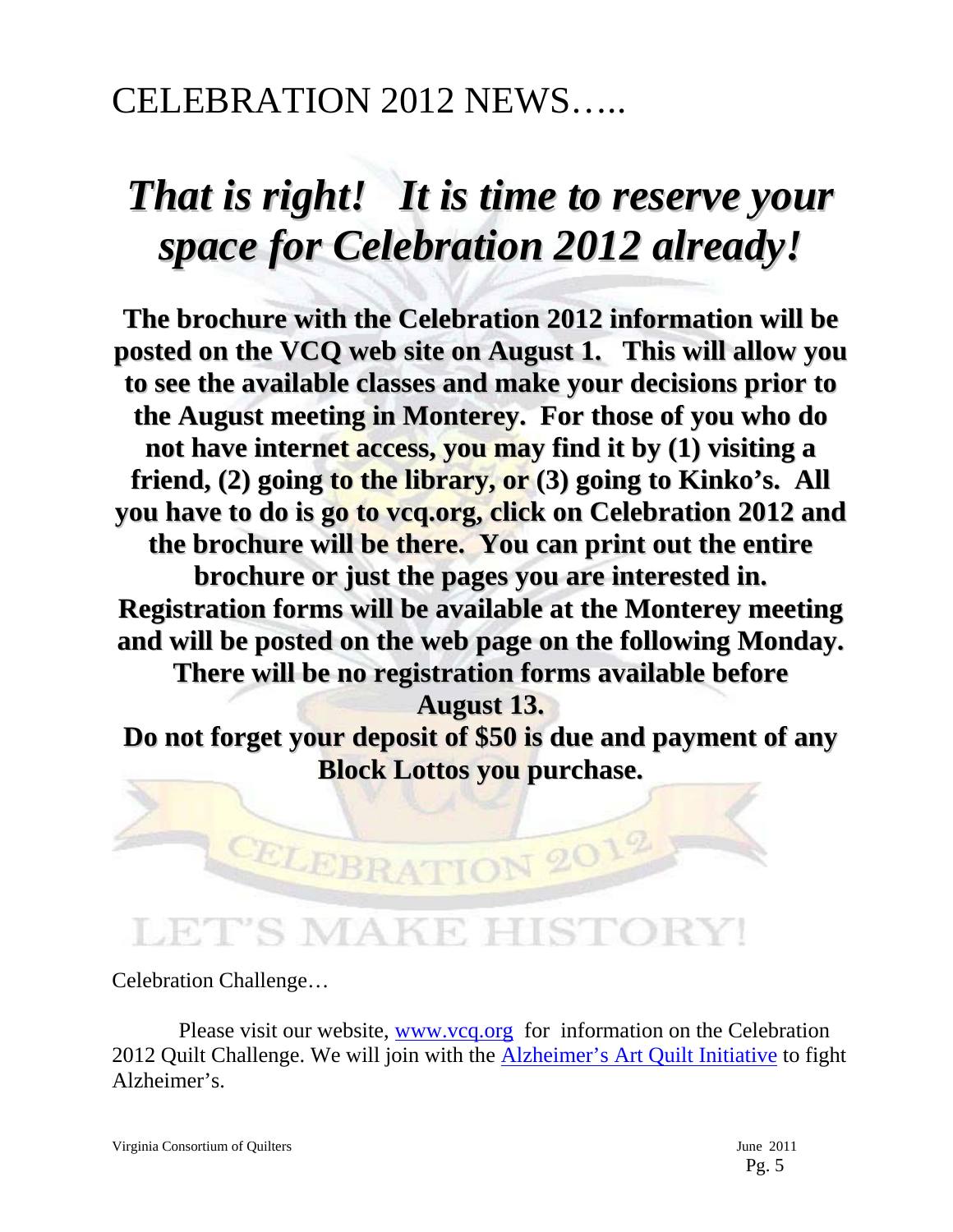

The Alzheimer's Art Quilt Initiative is a national, grassroots organization whose mission is to raise awareness and fund research. "Alzheimer's Illustrated: From Heartbreak to Hope" (a nationally touring exhibit of quilts about Alzheimer's) and the Priority: Alzheimer's Quilts Project are two of its efforts. The AAQI is a totally volunteer organization. No funds are spent on fundraising and 100% of its revenue is used to fund its programs and support research.

Ami Simms, Founder and Executive Director of Alzheimer's Art Quilt Initiative, is a nationally known quilter and lecturer. Come join us as she speaks about her care giving experiences and the national charity she has started.

# Friday September 30, 2011 7:00 p.m. Williamsburg Unitarian Church 3051 Ironbound Road A free will donation will be collected for the Alzheimer's Art Quilt Initiative Sponsored by the Colonial Piecemakers Quilt Guild and the Williamsburg Unitarian Universalists

More than 5.4 million Americans have Alzheimer's disease, a progressive and degenerative brain disease that is robbing them of their memories, their life skills, their ability to reason, to learn, and eventually to take care of themselves. Alzheimer's is always fatal unless another disease takes one's life first. Quilters across the United States are threading their needles in the hopes of bringing a cure for Alzheimer's disease one stitch closer.

**Contact Sherry Whitford for more information: sherry.whitford@cox.net**

**Since VCQ was just in Midlothian and most of us visited Quilters Corner they are so excited to announce Tiffany Sherman is the new owner of Quilter's Corner. Her applied arts and education background will add some new dimension and enthusiasm to the shop! Please stop in and meet her if you are in the area. Visit their website at www.quilterscornerva.com to see their extended shop hours and Grand Opening Celebration Friday, July 15 and Saturday, July 16.**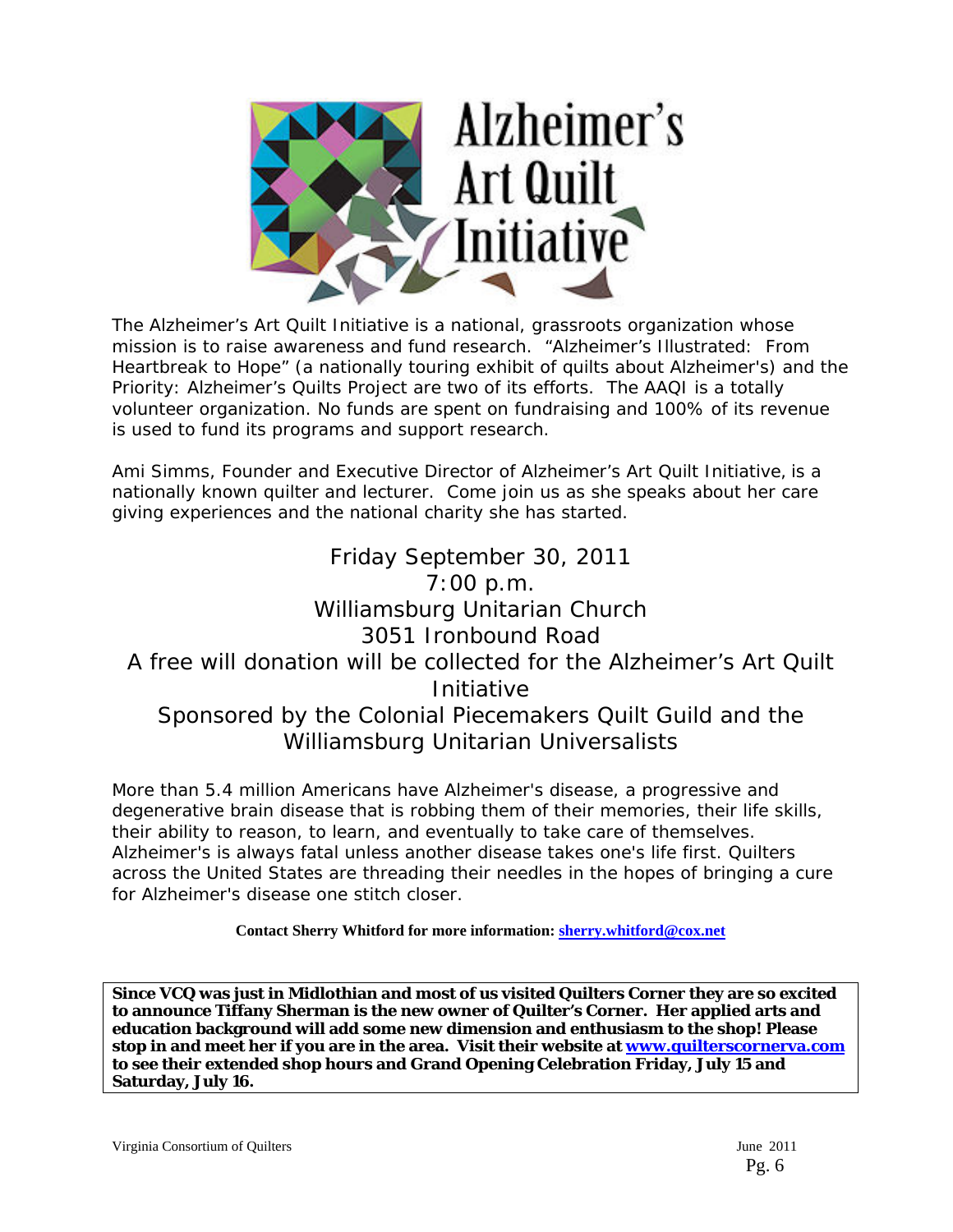#### **Dear Members of Virginia Consortium of Quilters,**

It is with honor that the Virginia Memorial Quilt Project accepts the many beautiful quilts from the Virginia Consortium of Quilters. It was a pleasure and honor to attend your meeting on May 14, 2011 in Midlothian.

Each quilt that you presented to us will be photographed, labeled and given to the immediate family of a serviceman or servicewoman with ties to the Commonwealth of Virginia who gave his or her life in the name of Freedom. I will be sure to get a copy to you for your records with the names of the families your quilts will be presented to. When our Project is complete, our records will be archived in the Virginia War Memorial Research Library so future generations will know our labor of love for our fallen heroes families.

Each year, the Virginia Memorial Quilt Project co-hosts a Celebration of the Life of A Virginia Soldier. The Celebration will be held on Saturday, August 13, 2011 at the Battlefield VFW Post 9808 in Mechanicsville, VA. We would love to invite any members of the VCQ to attend as our guests. We have a program, luncheon, speaker and visitation time. You would need to arrive around 10:30am as the families begin arriving at 11:00am. The families are so happy to meet the quilters, even if they didn't make the quilt they received, so they can express their appreciation for the many hours that went into making their quilt. This will be our 5th Annual Event. If you would like to attend, please send me an email at debelam1@aol.com and I will email you the RSVP Form along with directions. Please type in "VCQ" in the subject line of your email. It is truly a wonderful day to meet the families and just let them know Together...We Will Not Forget.

Again, it is with sincere gratitude that the Virginia Memorial Quilt Project accepts the many quilts you have given us. Your love and patriotism is very evident with every stitch that was taken to make each quilt and knowing your hard work will show love, care and compassion to a family who has lost so much.

If you would like to be added to the Virginia Memorial Quilt Project email list, please don't hesitate to send me an email at debelam1@aol.com and please type in "VCQ" in the subject line.

God Bless Each of You, God Bless The Commonwealth of Virginia and May God Bless The United States of America! Debbie Elam, *Chairman of the Virginia Memorial Quilt Project (www.vmqp.com)* P. O. Box 534, Powhatan, VA 23139



#### **www.vaquiltmuseum.org**

You have the skill in your hands to raise funds for the Virginia Quilt Museum! Create a small Christmas quilt ornament, no larger than 6-inches on a side, and **send it to the Virginia Quilt Museum by July 31, 2011.** Visitors to the Museum will vote on their favorite small quilt ornaments, and three quilters will win prizes.

First prize is a \$25 gift certificate, second a \$15 certificate and third, a \$10 certificate. The certificates can be redeemed in the museum gift shop.

All of the handmade Christmas ornaments will be sold in the museum gift shop to support museum operations and the preservation of quilts.

Are you a new quilter, or not experienced in miniatures? Make some ornaments anyway ... that's called folk art, and lots of people love it on their tree. Send ornaments, your name and address to:

#### **Virginia Quilt Museum, 301 S. Main Street, Harrisonburg, Virginia 22801**

Thank you for supporting the preservation and encouragement of quilting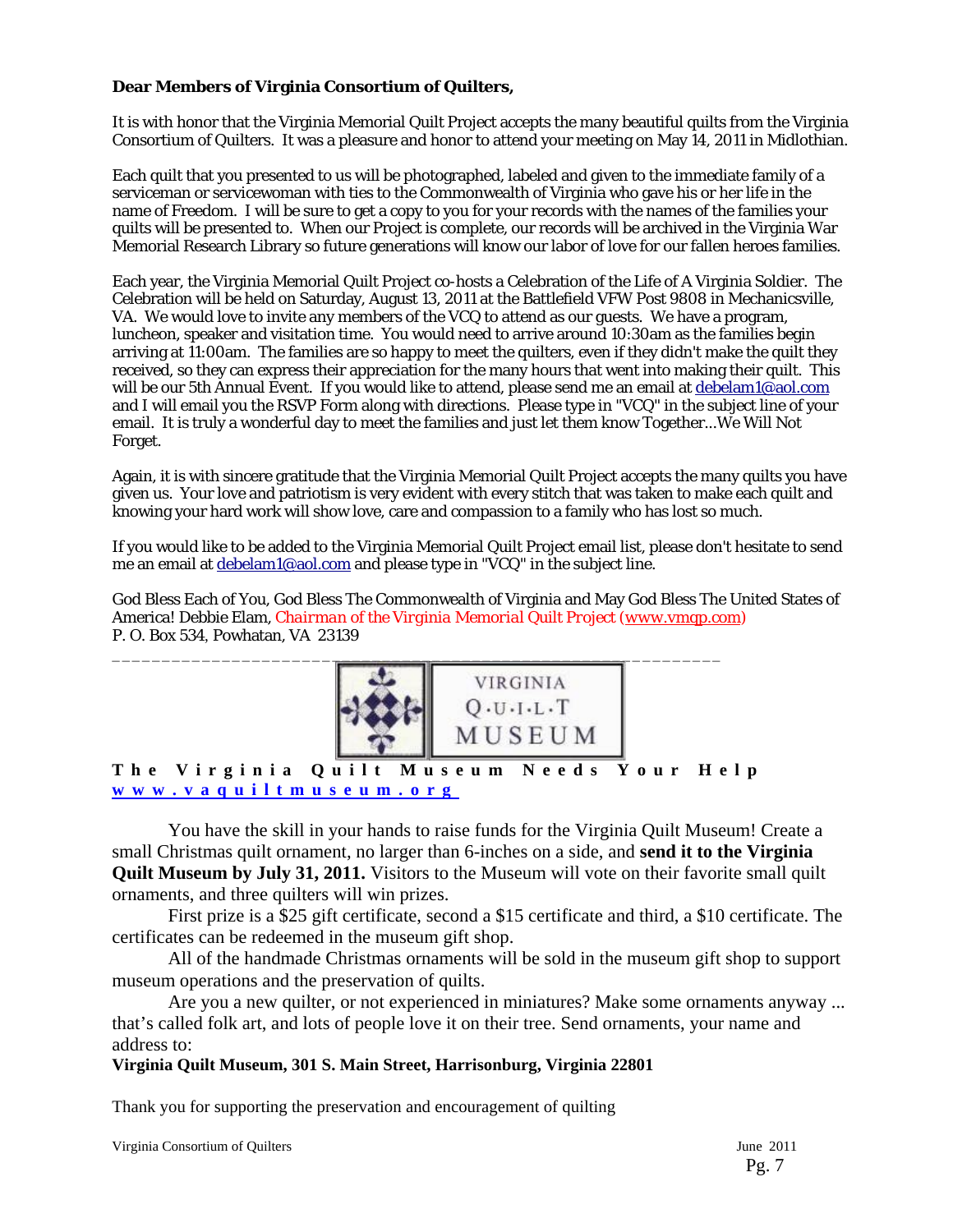# **Virginia Consortium of Quilters Application for Membership**

| Name: <u>Name:</u> Phone: ( )                                                                                                                                                                                                 |                                  |                                      |                                             |  |                                                          |
|-------------------------------------------------------------------------------------------------------------------------------------------------------------------------------------------------------------------------------|----------------------------------|--------------------------------------|---------------------------------------------|--|----------------------------------------------------------|
|                                                                                                                                                                                                                               |                                  |                                      |                                             |  |                                                          |
|                                                                                                                                                                                                                               |                                  |                                      |                                             |  |                                                          |
| Email address:<br>(By providing my email address I understand that I will receive the newsletter electronically unless I<br>check the box below.)                                                                             |                                  |                                      |                                             |  |                                                          |
| $( )$ I wish to receive a <i>paper copy</i> of the quarterly newsletter.                                                                                                                                                      |                                  |                                      |                                             |  |                                                          |
| Your membership can be paid for multiple years (up to 5 years) with this form. This date will be<br>on your membership card and the mailing label of each newsletter. If dues increase during this<br>period, yours will not. |                                  |                                      |                                             |  |                                                          |
| () New Member () Renewal Amt: \$ ____________ (make check payable to "VCQ")                                                                                                                                                   |                                  | (\$20.00 per year up to five years.) |                                             |  |                                                          |
| Renewal Members Only: Please enclose with your payment, application and a self-addressed<br>stamped envelope (SASE) for your membership card.                                                                                 |                                  |                                      |                                             |  |                                                          |
| $( ) I$ am a member of a local quilt guild/group: $($ -list all guilds)                                                                                                                                                       |                                  |                                      |                                             |  |                                                          |
| $( )$ I teach and/or lecture about quilting.                                                                                                                                                                                  |                                  |                                      |                                             |  |                                                          |
| $( )$ I may be willing to drive others from my area to VCQ meetings.                                                                                                                                                          |                                  |                                      |                                             |  |                                                          |
| <b>Mail to:</b><br><b>Dianne Reasons, Membership Chairperson</b><br>310 Isle Avenue<br><b>Waynesboro, VA 22980-3722</b>                                                                                                       |                                  |                                      |                                             |  |                                                          |
| For Membership Only:                                                                                                                                                                                                          | Ck. No.<br>MCard Date:<br>MList: |                                      | Amt:<br>Exp. Year:<br>Name Tag:<br>NPacket: |  | Area: $\frac{1}{\sqrt{1-\frac{1}{2}} \cdot \frac{1}{2}}$ |

Rev. 1/6/2011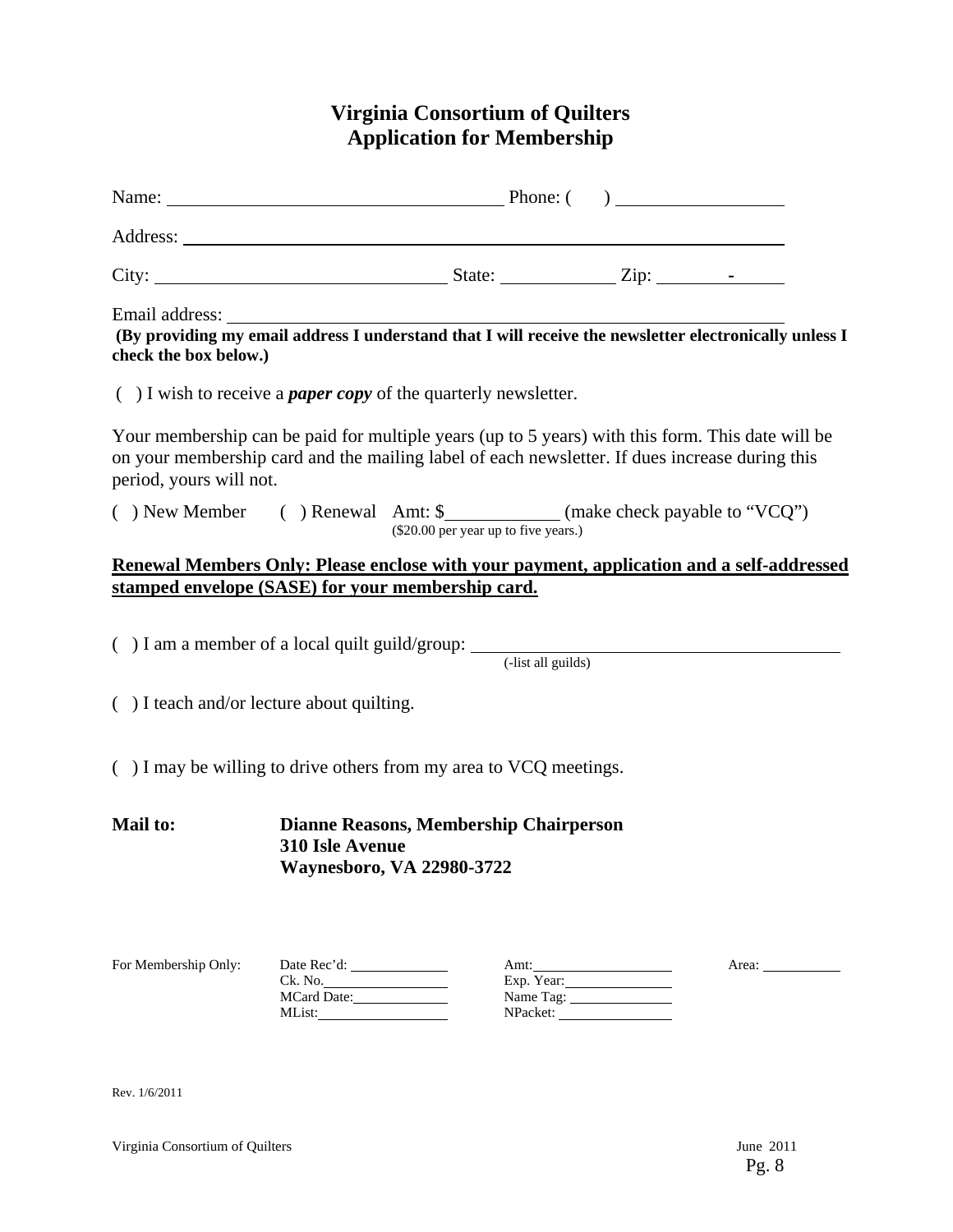# **The Monterey Quilt Guild will be sponsoring our August 13th , 2011 Meeting & Workshop in Monterey VA**

**Accommodations**: Use your LODGING Brochure that you picked up from previous meetings or go to the Highland County website, www.highlandcounty.org or contact the Highland County Chamber of Commerce 540-468-2550 for a listing of lodging places **\*\*Lodging in Highland County is at a Premium. You may need to contact Hotels in the Staunton Area which is about an 1 ½ hour drive from Monterey on 250 West.** 

#### **Meeting Location**: **Highland Center and Highland Center Conference Annex**  Spruce Street, Monterey, Virginia 22 Phone: 1-540-849-9400 Fax : 1-540-849-8692 http://www.highlandcenter.com

**Directions to The Highland Center: Registration** will be in the ANNEX which is to the right of the Highland Center. Parking for the Highland Center is a horseshoe configuration, so drive past the Highland Center and take the second right and then drive around the horseshoe to the Annex.

**From the west:** Take Route 250 east into Monterey. Route 250 is the Main Street thru Monterey. At Spruce Street, turn right, the Highland Center Annex will be on the right. **From the south:** Take Interstate 81 north to the interchange around Staunton, VA. (Churchville/Monterey exit 220). This circles around south of Staunton. Exit to Churchville turnpike and exit onto Route 250 west of Staunton. Take Route 250 west over 3 mountains to Monterey. Travel thru Monterey on 250, past the courthouse and take a left onto Spruce Street. Travel three blocks and The Highland Center Conference Annex will be to your right.

**From the north:** From Interstate 81 south , take exit 225 onto Route 262 to Monterey. This is the northern bypass around Staunton and exit to the Churchville turnpike (Route 250 west) Follow above directions from Route 250 west. There are other more picturesque routes to get to Route 250 so consult your map.



**From the east:** Take Interstate 64 to Interstate 81 (North). Follow directions above.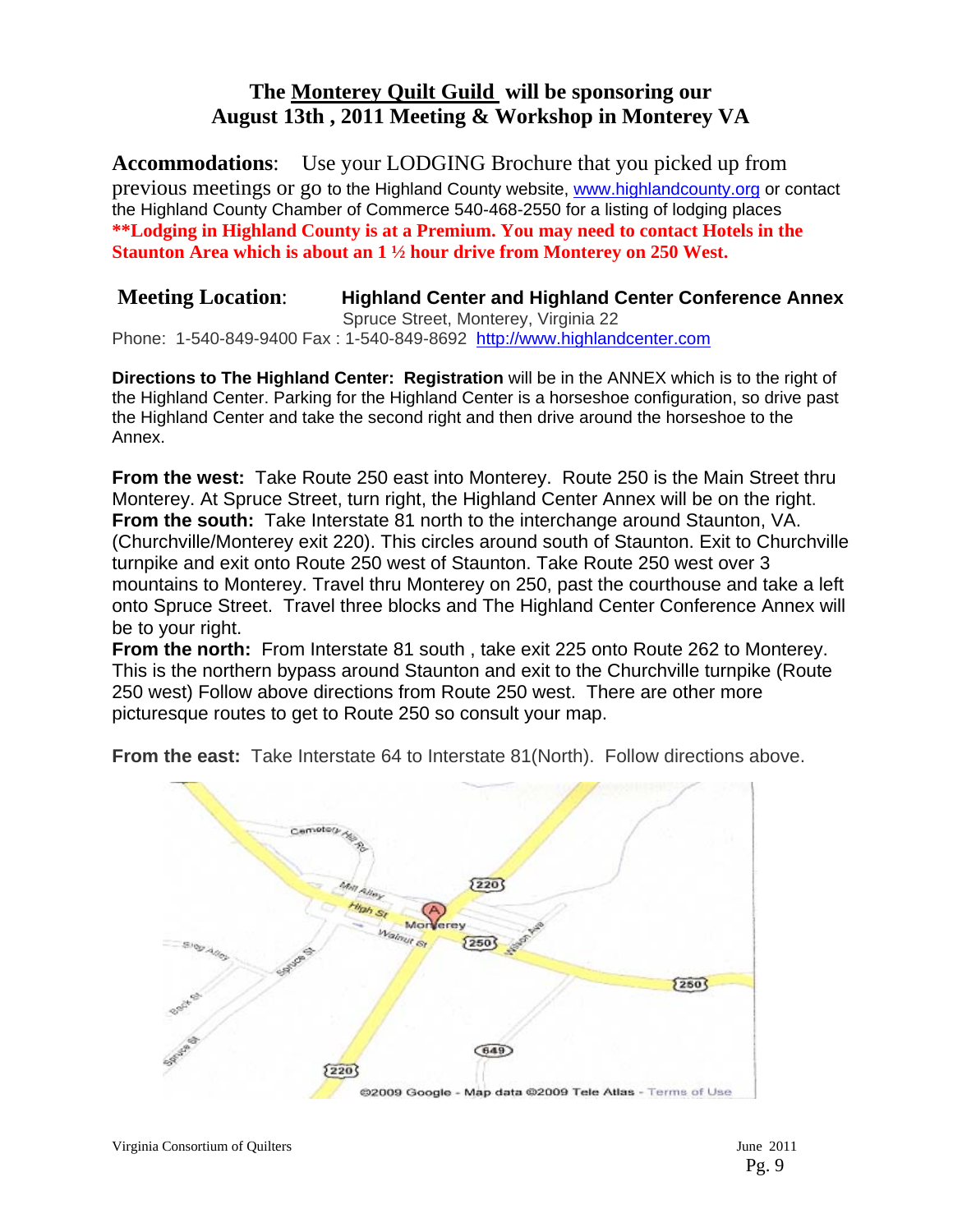# **Notes from Debi:**

Your registration form and check to VCQ must be **postmarked by Saturday, July 30, 2011** to receive the \$10 early registration discount.

Please fill out your registration form completely and don't forget to pick THREE classes. Get your registration form in as soon as you get your newsletter, especially if you want your FIRST choice.

### *If possible, Please enclose a return address label with your form to address a postcard.*

### **You will receive a Post card with your class confirmation – Bring your postcard – it is your lunch ticket and door prize drawing.**

## **Any cancellations must be made by Saturday, July** *30, 2011* **to get a refund.**

**Wear your nametag** to the meeting so we can put names and faces together.

We will be scheduling meetings all over the state - if you know any good teachers or vendors please contact me at dharding13@cox.net or 757.615.7758.

# **Saturday, August 13, 2011 Meeting Schedule:**

| Registration, coffee, merchant mall |
|-------------------------------------|
| Morning class period                |
| Lunch, merchant mall                |
| Business meeting                    |
| <b>Celebration Registration!!!!</b> |
| Afternoon class period              |
| Show and Tell                       |
|                                     |

# **2 Vendors for this Meeting:**

**Sew Many Quilts –** 431 W. Main St Covington VA 24426 (540) 962-0023 Located 1 mile off I-64 – halfway between Lexington VA and Lewisburg, WV (about  $1\frac{1}{2}$  hrs from Monterey) Open 10-5 Mon-Sat Owner: Pam Mann

**Tender Heart Quilts-** 4434 Cowpasture River Highway, Millboro, VA 24460 (540) 862-4718 between Millboro Springs & Clifton Forge, VA on Route 42. Owner: Cheryl. Open Tues 10-8pm; Wed & Sat 10-5pm; closed Sun, Mon, Thurs & Friday. www.tenderheartquilts.com

# *AND VISIT ON YOUR STAY THERE*

**Wool Becomes Ewe** – 50 Fleisher Ave., Monterey 540-468-2007 www.woolbecomesewe.com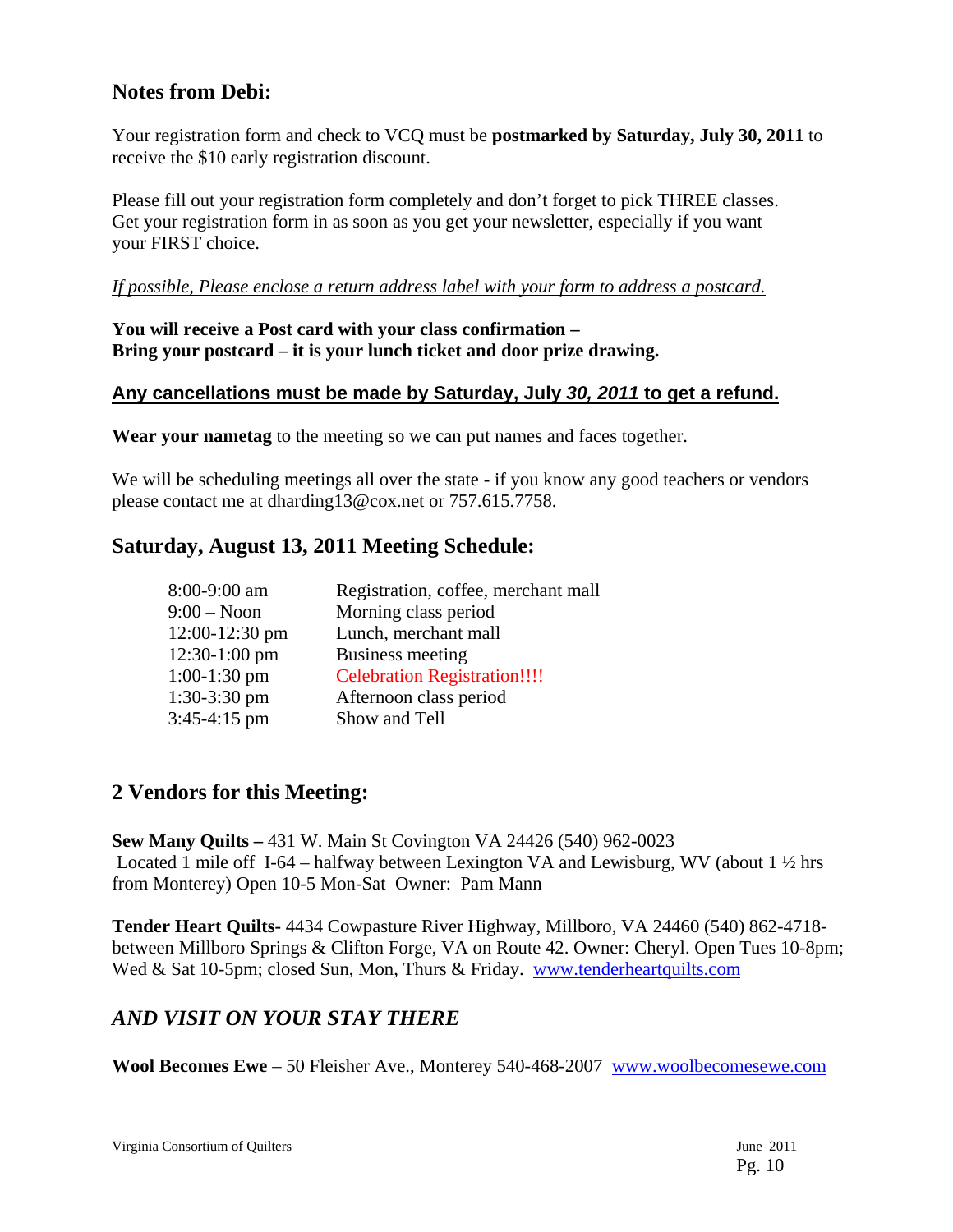## Class A: Shoe Boutique with Phyllis Whetzel **Skill level:**

Intermediate

**Machine class** –Learn the Pam Bono technique of easy diagonal piecing. It's easy because no worry of sewing bias seams, even though you have triangle pieces. This is a scrap project, and your stash should provide some great effects for the shoe block. For a Holiday gift, you might even think in terms of Christmas colors. Pillow finishes to  $12\frac{1}{2}$ " x  $18\frac{1}{2}$ ",

### **Supply List: (or you may pay a Kit Fee of \$12, to include pattern, fabric and buttons) Pattern Only fee: \$4**

| Fabrics: | Background: 3/8 yard (WOF)        |
|----------|-----------------------------------|
|          | Border and heel of shoe: 5/8 yard |
|          | Shoe main fabric: fat quarter     |
|          | Shoe buckle: scrap                |

Mat & cutter, rulers, machine, seam ripper, thread, scissors

**About Your Teacher - Phyllis Whetzel:** I first began sewing at age 12 with my mother's direction. By age 16, I was making most of my clothing and very often a matching outfit for my best friend. Later I was delighted to have a daughter to sew for; but in 1994 I became an empty nester and had a strong desire to pursue quilt-making. I quickly discovered the differences of garment sewing and the reality that I was completely lost. It took my stubborn self ten years to finally enroll in a quilt class. I was addicted! I took every class I could fit into my schedule, bought hundreds of yards of fabric, and made a quilt for every baby I knew, every family member and every close friend. In 2006 I discovered the joy of sharing my knowledge and experiences with others. Four years ago, I started teaching beginner, intermediate and advanced classes here in Monterey. This is especially exciting for me because that is where I've learned most of what I know! I've taught classes at G-Street Fabrics in Northern VA and currently teaching at Valley Fabrics in Stuarts Draft, VA. Contact Phyllis at byphyllisann@yahoo.com or (540) 414-4410 after July 10.

#### **Class B: Painting with Wool !! with Lisa Jacenich**

Pre-registration by July 9th required in order to allow for ordering of supplies: artfulgifts@gmail.com call 540.414.1812 visit www.chiexperience.com

**Hand Class** - No experience required.



Learn the technique taught to the instructor by a third generation Turkish Felter, "the painterly technique". You can create beautiful landscapes using wool and silk. This process allows the precision of the smallest paint brush

and the flexibility of the widest "strokes", with little-to-no movement of the design during the actual wet felting process. An oil painter recently said upon seeing a work completed with this technique: "Did you paint the wool after you felted it?" This is one workshop you don't want to miss! Create a beautiful wall hanging, multiple quilt squares, table runner or large place mat. All materials provided.

**Kit Fee: \$55.00** and includes a fabulous assortment of colorful wools and silk and a "pre-felted" base upon which you will paint!

(continued on next page)

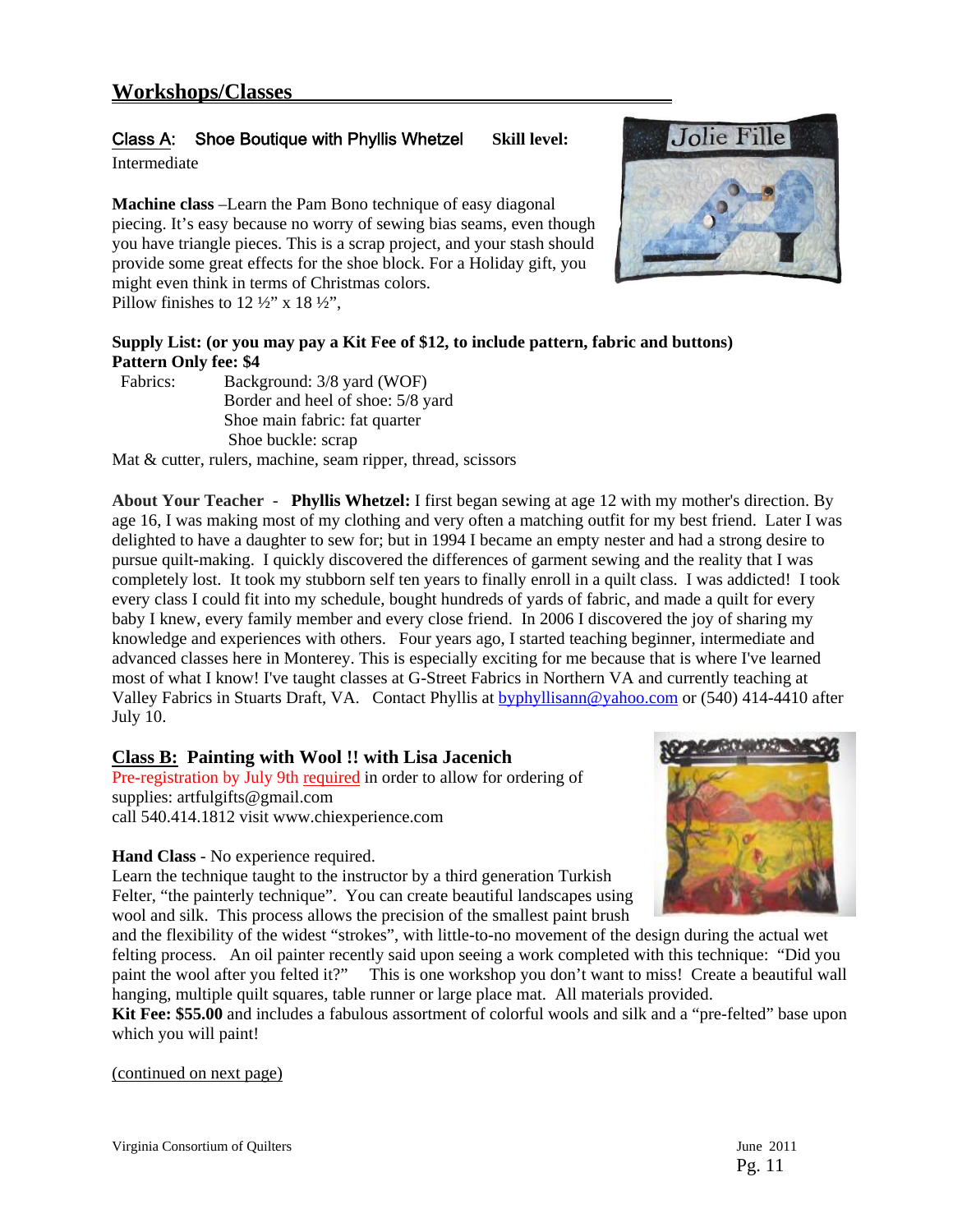Supply List for Painting with Wool Favorite images from magazines, clip art, books, photos or quilt patterns for inspiration 2 old towels Dish pan or bucket to collect water Large sponge Swimming Pool "Noodle" Bamboo/plastic beach mat OR bubble wrap Old curtain sheer or other synthetic porous fabric Clear plastic sheet (like from the dry cleaners) or available for free at the exit of Home Depot/Lowe's Child's garden watering can or plastic large mouth container with many small holes drilled in the screw top suitable to "sprinkle water" 2 oz. liquid ivory dish soap (not concentrated) 1 bar ivory hand soap and a plastic container 2 to 3 times its size to hold it and water. scissors Waterproof apron (optional) Rubber gloves (optional) NOTE: Please let me know (by email: artfulgifts@gmail.com) if you are unable to find any of these items. I will have some supplies available at the class to accommodate if I know by August 5th.

**About Your Teacher - Lisa Jacenich:** : I describe myself as a "texturist" – gravitating towards any medium or combinations that satisfy my zealous quest to create the dimensional. My love of Highland County, its people and their sheep have brought me to felting. I utilize local wool, hand dyed by members of our fiber guild. I believe we are all creative – that is our essence. It is when we move past the fear that incredible things happen…. Come and "play for the sake of play"!!!!!!! I have been a full-time fiber artist for 12 years. I love textures and fibers. I create wearable and frameable pieces of art. Contact Lisa at artfulgifts@gmail.com or (540)414-1812. www.chiexperience.com

**Class C: Barn Quilts Basics of Highland County with Margie Boesch Hand Class Skill Level: A Steady Hand Kit Fee: \$3** 

In the Morning we will take a tour of the local barn quilts in Highland County and an explanation of the pattern choices (car pool). Then a visit to my studio to explore the materials used and the actual process of painting a barn quilt. In the Afternoon: Design, draft and enlarge a pattern ; select paint colors; instruction on accurate painting skills; installation instructions



Supply List: pencil and eraser colored pencils (6 or more colors) 6 inch ruler 4 square to the inch graph paper-teacher can supply one or two pieced quilt block pattern books for ideas paint sample chips –variety, with primary and secondary bright colors (Lowe's Olympic has great selection)

**About Your Teacher -** Margie started making quilts in the 70's, taught quiltmaking for about 10 years then went back to work for UAL as a flight attendant until retiring in 2002. We moved from RI to Highland County where I continued to make a few wall hangings but developed a strong interest in watercolor painting, which has now expanded into painting barn quilts. Contact me at highlandbarnquilts@gmail.com (540) 468-3328 or visit my facebook page Highland Barn Quilts.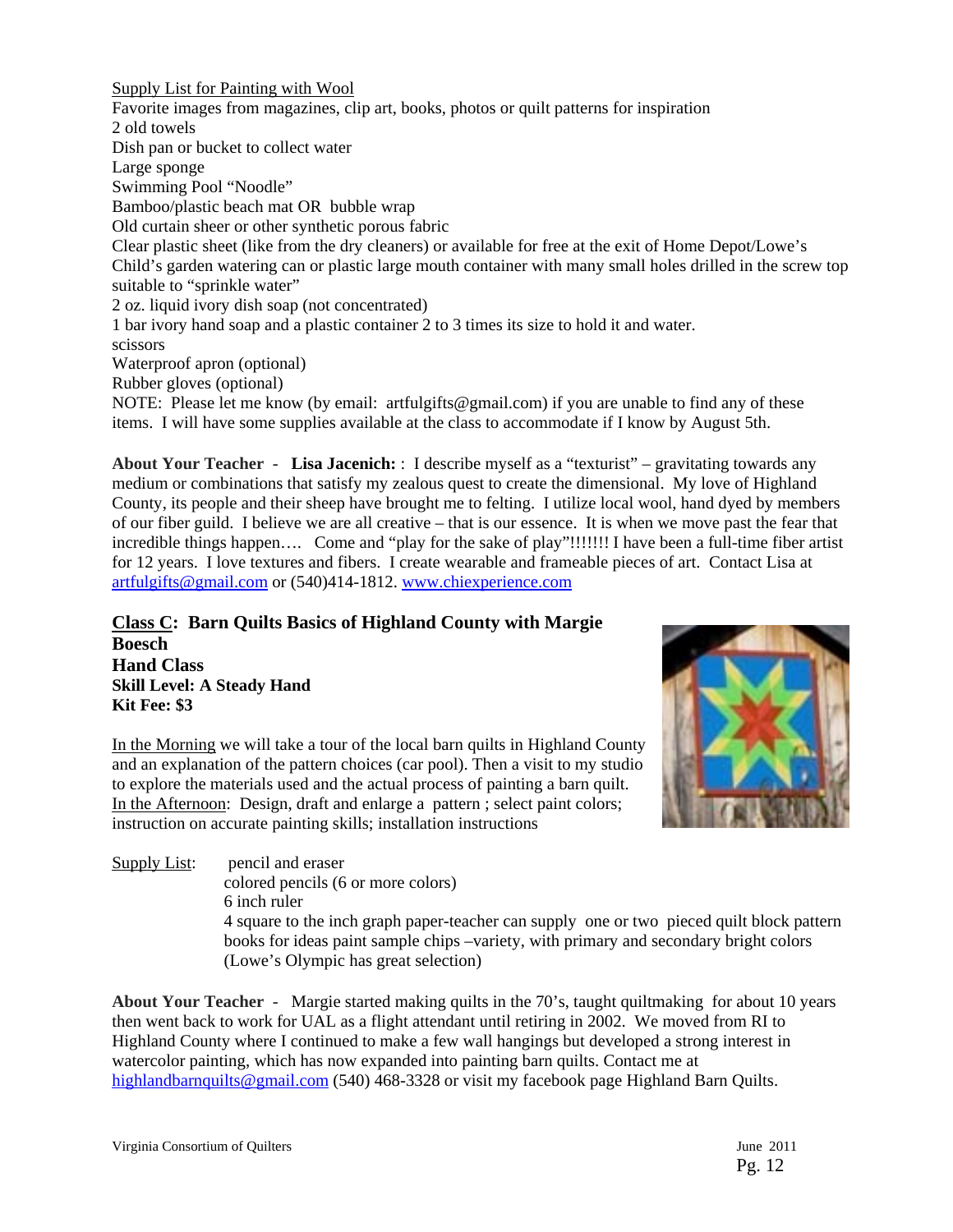#### **Class D: DOGWOOD APPLIQUE taught by Debi Harding**

(Anne Oliver's Freezer Paper Technique) **Hand Class Skill Level: All** Kit Fee: \$10.00

Kit will include pattern for dogwood, appliqué needle, fabric, template plastic, freezer paper for making one 18" block (white or pink).

**Supply List** (For one 18" Dogwood)-*if not purchasing kit* Use 100% cotton fabrics Cut an 18" square from background fabric for sky (such as marble, gray, pink, blue)  $1/6<sup>th</sup>$  yd (6 " x 24") dogwood petal fabric (pink of white)  $1/8^{\text{th}}$  yd (4  $\frac{1}{2}$  " x 12") dogwood leaves (green) 4 inch square for dogwood center (pink, green, light brown, gray) Appliqué needle Kit Fee Pattern Only: \$2.00

#### **Additional supplies needed for class**

#2 pencil – mechanical pencil words well paper cutting scissors fabric cutting scissors (small  $@ 6"$  size) straight pins (or small appliqué pins in you have) white, pink & green thread thimble



**About Your Teacher -** In 1978, while living in Hawaii, Debi learned to quilt and appliqué from Hawaiian women at the local outdoor park pavilions. Moved to Tidewater in 1986, joined Tidewater Quilters Guild at that time. Took many technique classes. Was very active with guild and quilting, until returning back to work in 1997. Still try to keep my hand in quilting, but never enough time.

#### **Class E: Come Quilt With Me**

Bring your own project, hand or machine, and sit and quilt with others.

*The Highland County Museum located in McDowell, VA will be featuring a quilt exhibit highlighting quilts of the Blue Grass Valley. Make sure part of your VCQ weekend includes a trip to visit this lovely Mansion House. If you are traveling to Monterey from Staunton on Route 250, you will pass through the historic community of McDowell.*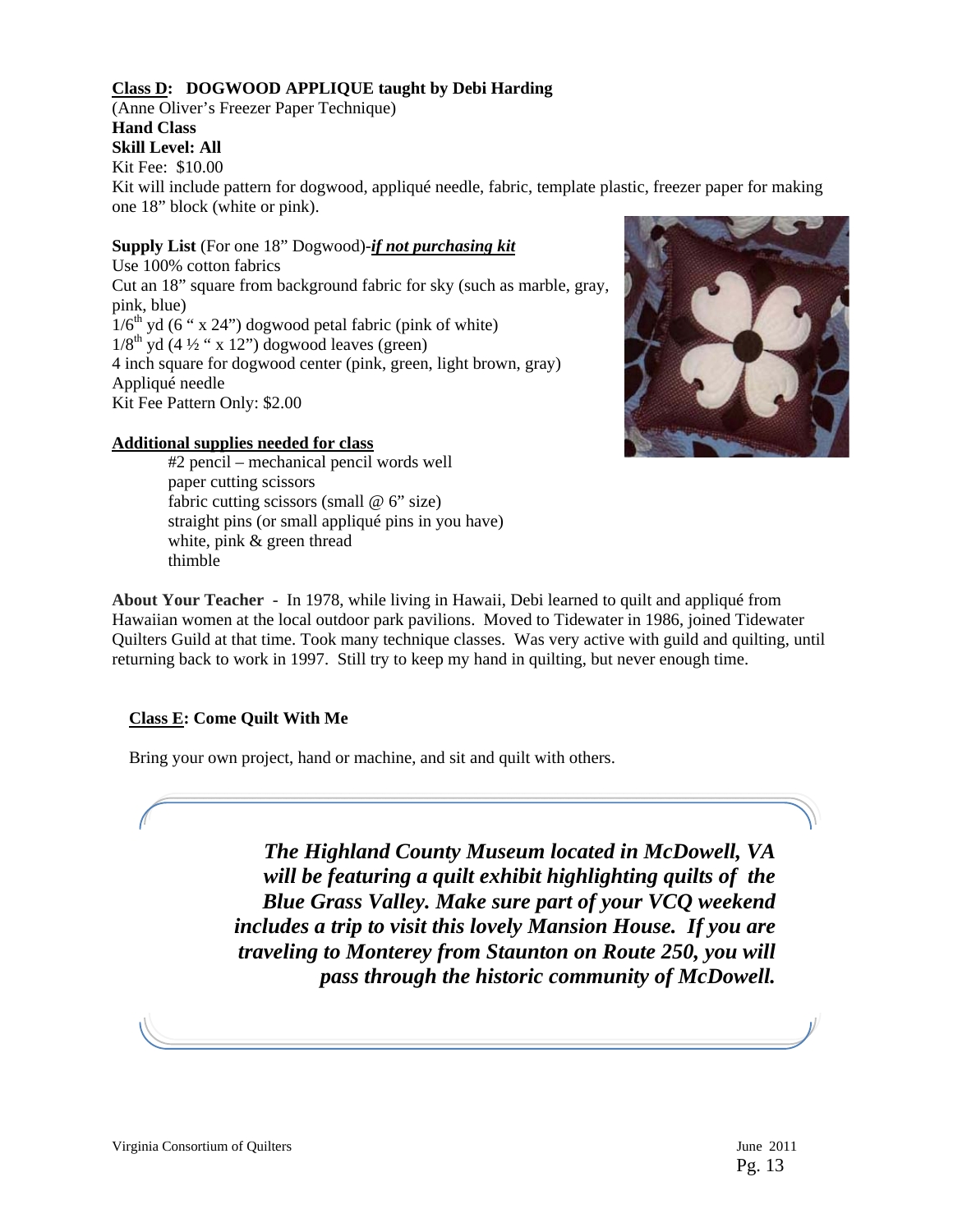#### **VCQ CLASS REGISTRATION FORM**

**Registration form deadline**: To receive the \$10 early registration discount, must be postmarked by *Saturday, July 30, 2011.* Please fill out completely and please **PRINT**.

| Name    |       | Member |              | NonMember____ |
|---------|-------|--------|--------------|---------------|
| Address |       |        |              |               |
|         |       | City   | <b>State</b> | Zip           |
| Phone   | Email |        |              |               |
|         |       |        |              | . .           |

Choice of Workshop (includes lunch). Circle letters and indicate choice on line.

- Class B: Painting with Wool !! with Lisa Jacenich
- Class C: Barn Quilts Basics of Highland County with Margie Boesch
- Class D: Dogwood Appliqué with by Debi Harding
- Class E: Come Quilt With Me

1st choice and 2nd choice and 2nd choice and 3rd choice and 3rd choice

| Cost                                | If postmarked by July | <b>Full cost after</b> |
|-------------------------------------|-----------------------|------------------------|
|                                     | <b>30, 2011</b>       | 07/30/2011             |
| <b>Member, Workshop</b>             | \$30                  | \$40                   |
| <b>Member, Come Quilt with Me</b>   | \$25                  | \$35                   |
| Non-member, Workshop                | \$45                  | \$55                   |
| Non-member, Come Quilt with Me      | \$35                  | \$45                   |
| Host Guild Non VCQ committee member | \$10** lunch only     |                        |

\*\*A host guild non-VCQ committee member may register as a guest only for \$10 to include lunch and the business meeting. A non-VCQ visitor may attend any business meeting only and must pre-register.

Amount enclosed:  $\quad \quad \text{\AA}$   $\quad \quad \text{with the following equation:}$  Kit fee, if any, paid to teacher at time of class.

Are you willing to be a class helper? Yes No

Are you bringing a sewing machine to Come Quilt with Me? Yes No

Special lunch requirements: Box lunches with a sandwich will be provided Vegetarian\_\_\_ gluten-free\_\_\_ Allergic to \_\_\_\_\_\_\_\_\_\_

Send class registration form and your check **payable to VCQ** to **Debi Harding 2356 Bizzone Cir Virginia Beach, VA 23464** Questions? Contact Debi Harding (757)615-7758 or debi.harding@wellsfargo.com or dharding13@cox.net

Class A: Shoe Boutique with Phyllis Whetzel